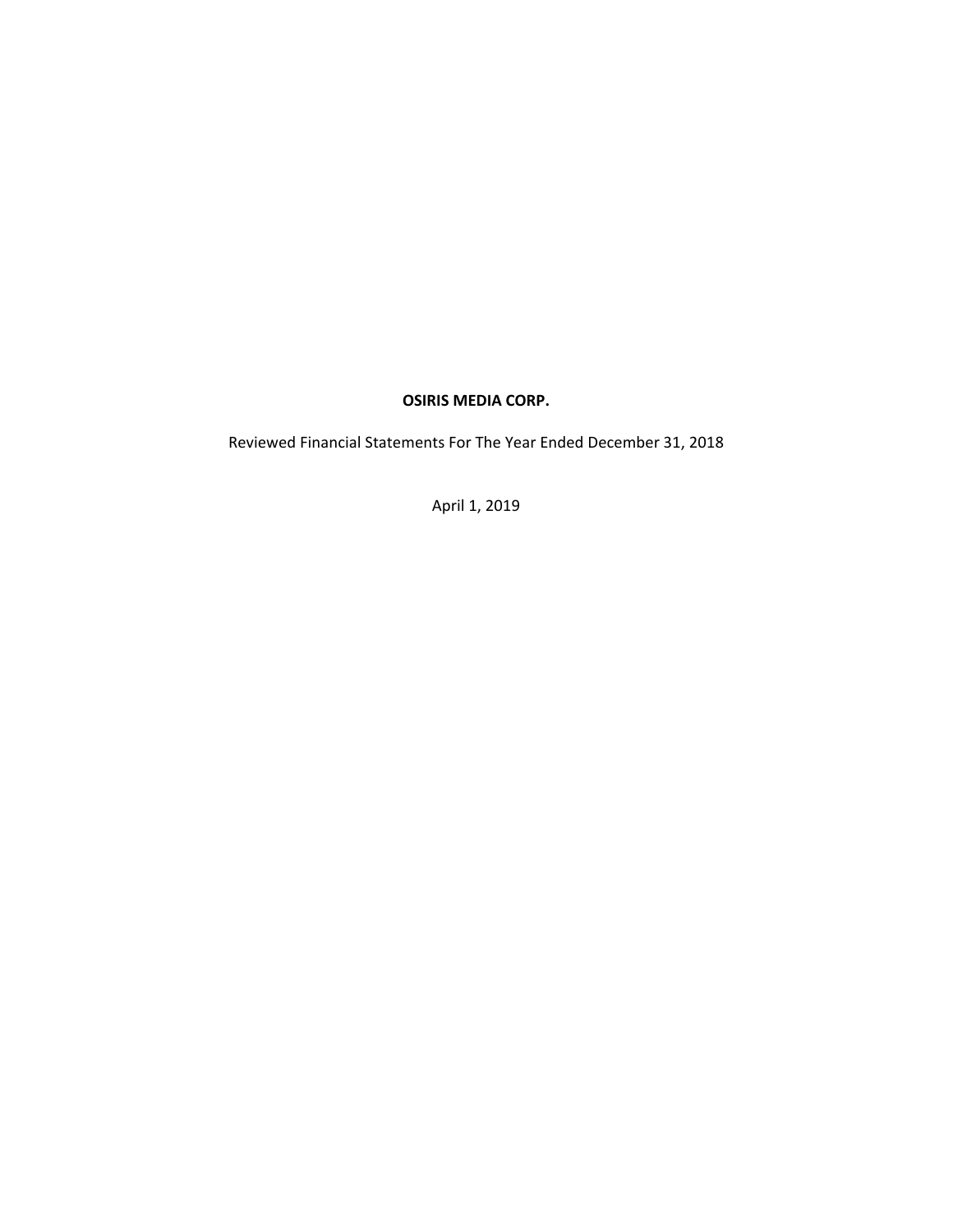

#### **INDEPENDENT ACCOUNTANT'S REVIEW REPORT**

To Management Osiris Media Corp. Washington, DC

We have reviewed the accompanying financial statements of Osiris Media Corp. (a corporation), which comprise the balance sheet as of December 31, 2018, and the related statements of income and retained earnings and cash flows for the year then ended, and the related notes to the financial statements. A review includes primarily applying analytical procedures to management's financial data and making inquiries of company management. A review is substantially less in scope than an audit, the objective of which is the expression of an opinion regarding the financial statements as a whole. Accordingly, We do not express such an opinion.

#### **Management's Responsibility for the Financial Statements**

Management is responsible for the preparation and fair presentation of these financial statements in accordance with accounting principles generally accepted in the United States of America; this includes the design, implementation, and maintenance of internal control relevant to the preparation and fair presentation of financial statements that are free from material misstatement whether due to fraud or error.

#### **Accountant's Responsibility**

Our responsibility is to conduct the review engagement in accordance with Statements on Standards for Accounting and Review Services promulgated by the Accounting and Review Services Committee of the AICPA. Those standards require us to perform pro-cedures to obtain limited assurance as a basis for reporting whether We are aware of any material modifications that should be made to the financial statements for them to be in accordance with accounting principles generally accepted in the United States of America. We believe that the results of Our procedures provide a reasonable basis for Our conclusion.

#### **Accountant's Conclusion**

Based on Our review, We are not aware of any material modifications that should be made to the accompanying financial statements in order for them to be in accordance with accounting principles generally accepted in the United States of America.

#### **Going Concern**

The accompanying financial statements have been prepared assuming that the Company will continue as a going concern. As discussed in Note B, certain conditions raise an uncertainty about the Company's ability to continue as a going concern. Management's plans in regard to these matters are also described in Note B. The accompanying financial statements do not include any adjustments that might result from the outcome of this uncertainty. Our conclusion is not modified with respect to this matter.

Jason M. Tyra, CPA, PLLC Dallas, TX April 1, 2019

1700 Pacific Avenue, Suite 4710 Dallas, TX 75201 (P) 972‐201‐9008 (F) 972‐201‐9008 info@tyracpa.com www.tyracpa.com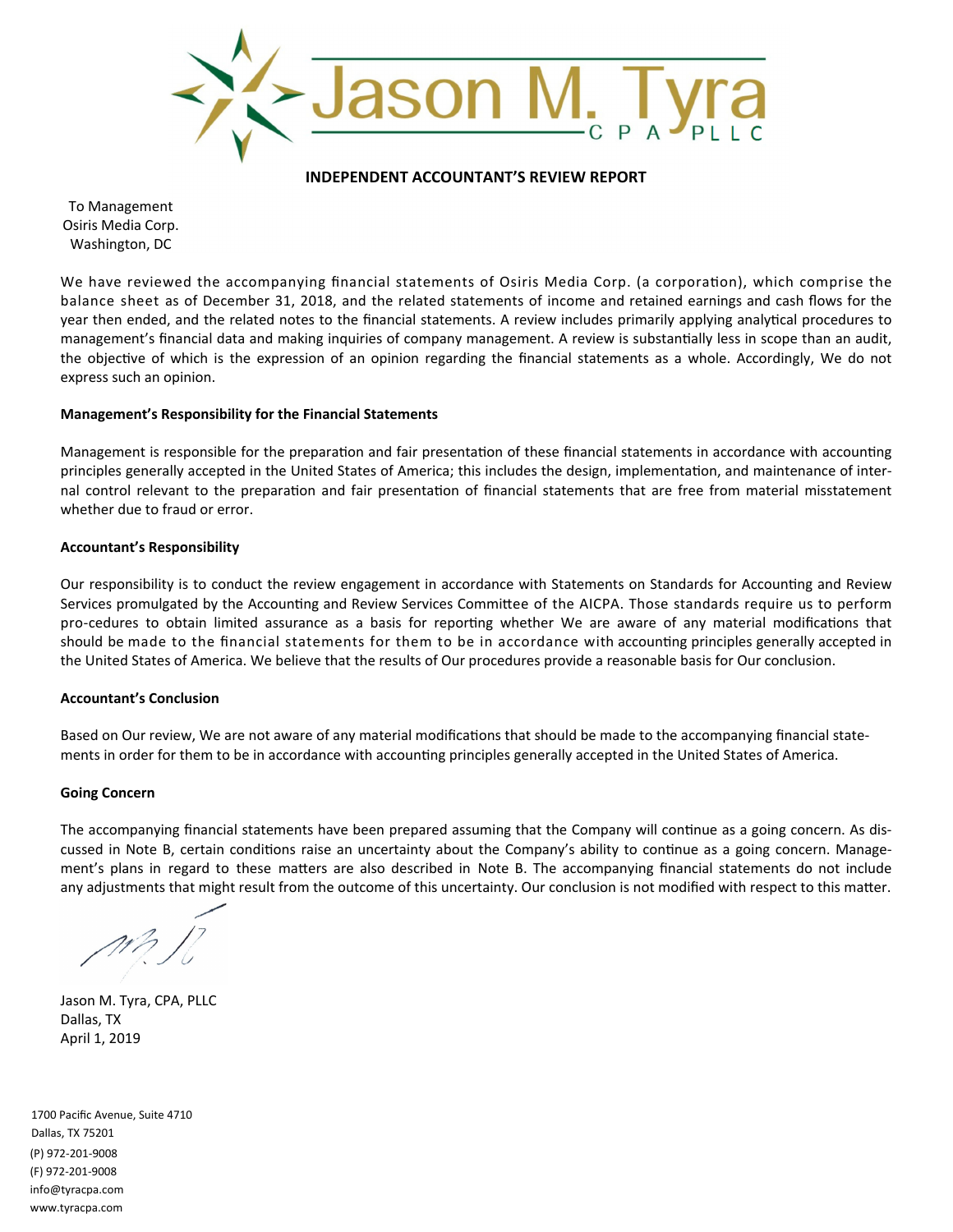# **OSIRIS MEDIA CORP. BALANCE SHEET DECEMBER 31, 2018**

# **ASSETS**

 $\overline{\phantom{a}}$   $\overline{\phantom{a}}$   $\overline{\phantom{a}}$   $\overline{\phantom{a}}$   $\overline{\phantom{a}}$   $\overline{\phantom{a}}$   $\overline{\phantom{a}}$   $\overline{\phantom{a}}$   $\overline{\phantom{a}}$   $\overline{\phantom{a}}$   $\overline{\phantom{a}}$   $\overline{\phantom{a}}$   $\overline{\phantom{a}}$   $\overline{\phantom{a}}$   $\overline{\phantom{a}}$   $\overline{\phantom{a}}$   $\overline{\phantom{a}}$   $\overline{\phantom{a}}$   $\overline{\$ 

| <b>CURRENT ASSETS</b>                       |              |
|---------------------------------------------|--------------|
| Cash                                        | \$<br>3,803  |
| <b>Accounts Receivable</b>                  | 5,000        |
| Pre-Paid Expenses                           | 10,000       |
|                                             |              |
| <b>TOTAL CURRENT ASSETS</b>                 | 18,803       |
| <b>TOTAL ASSETS</b>                         | 18,803       |
| LIABILITIES AND SHAREHOLDERS' EQUITY        |              |
| <b>CURRENT LIABILITIES</b>                  |              |
| <b>Accounts Payable</b>                     | 3,585        |
| <b>TOTAL CURRENT LIABILITIES</b>            | 3,585        |
| <b>NON-CURRENT LIABILITIES</b>              |              |
| <b>SAFE Financing</b>                       | 50,000       |
| <b>TOTAL LIABILITIES</b>                    | 53,585       |
| <b>SHAREHOLDERS' EQUITY</b>                 |              |
| Common Stock (10,000,000 shares authorized; | 1,000        |
| 1,000,000 outstanding; \$.001 par value)    |              |
| <b>Retained Earnings (Deficit)</b>          | (35, 782)    |
| TOTAL SHAREHOLDERS' EQUITY                  | (34, 782)    |
| TOTAL LIABILITIES AND SHAREHOLDERS' EQUITY  | \$<br>18,803 |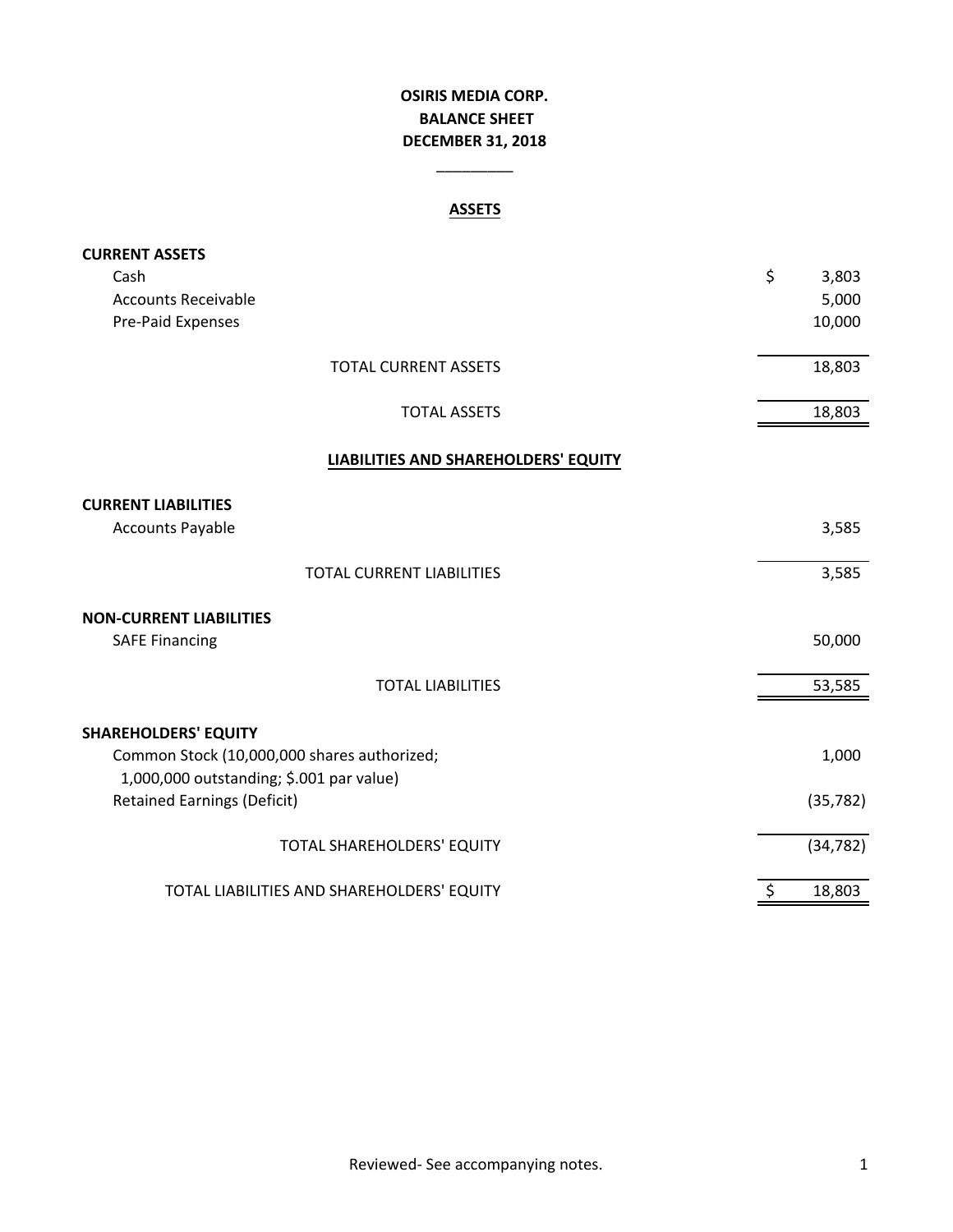# **OSIRIS MEDIA CORP. INCOME STATEMENT FOR THE YEAR ENDED DECEMBER 31, 2018**

 $\overline{\phantom{a}}$   $\overline{\phantom{a}}$   $\overline{\phantom{a}}$   $\overline{\phantom{a}}$   $\overline{\phantom{a}}$   $\overline{\phantom{a}}$   $\overline{\phantom{a}}$   $\overline{\phantom{a}}$   $\overline{\phantom{a}}$   $\overline{\phantom{a}}$   $\overline{\phantom{a}}$   $\overline{\phantom{a}}$   $\overline{\phantom{a}}$   $\overline{\phantom{a}}$   $\overline{\phantom{a}}$   $\overline{\phantom{a}}$   $\overline{\phantom{a}}$   $\overline{\phantom{a}}$   $\overline{\$ 

| <b>Operating Income</b>             |             |
|-------------------------------------|-------------|
| Sales, Net                          | \$<br>8,676 |
| Cost of Goods Sold                  | (26, 373)   |
| <b>Gross Profit</b>                 | (17,696)    |
| <b>Operating Expense</b>            |             |
| <b>General &amp; Administrative</b> | 8,399       |
| Professional & Legal                | 5,000       |
| Selling & Marketing                 | 4,687       |
|                                     | 18,086      |
| <b>Net Income</b>                   | (35, 782)   |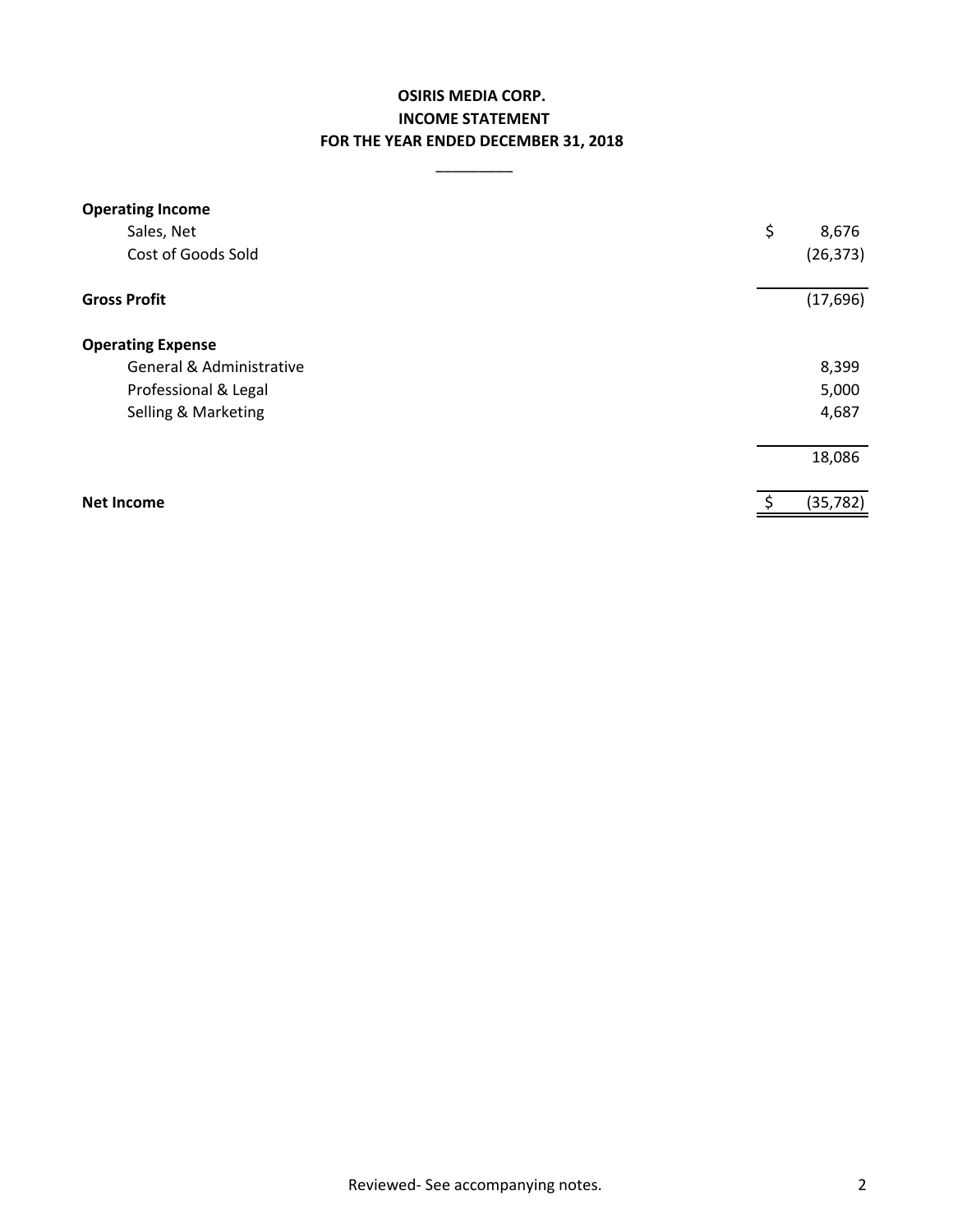# **OSIRIS MEDIA CORP. STATEMENT OF CASH FLOWS FOR THE YEAR ENDED DECEMBER 31, 2018**

 $\overline{\phantom{a}}$  and  $\overline{\phantom{a}}$ 

| <b>Cash Flows From Operating Activities</b>     |                 |
|-------------------------------------------------|-----------------|
| Net Income (Loss) For The Period                | \$<br>(35, 782) |
| Change in Accounts Payable                      | 3,585           |
| Change in Accounts Receivable                   | (5,000)         |
| Change in Pre-Paid Expenses                     | (10,000)        |
| <b>Net Cash Flows From Operating Activities</b> | (47, 197)       |
| <b>Cash Flows From Financing Activities</b>     |                 |
| <b>Change Safe Financing</b>                    | 50,000          |
| Change Common Stock                             | 1,000           |
| <b>Net Cash Flows From Investing Activities</b> | 51,000          |
| <b>Cash at Beginning of Period</b>              |                 |
| Net Increase (Decrease) In Cash                 | 3,803           |
| <b>Cash at End of Period</b>                    | 3,803           |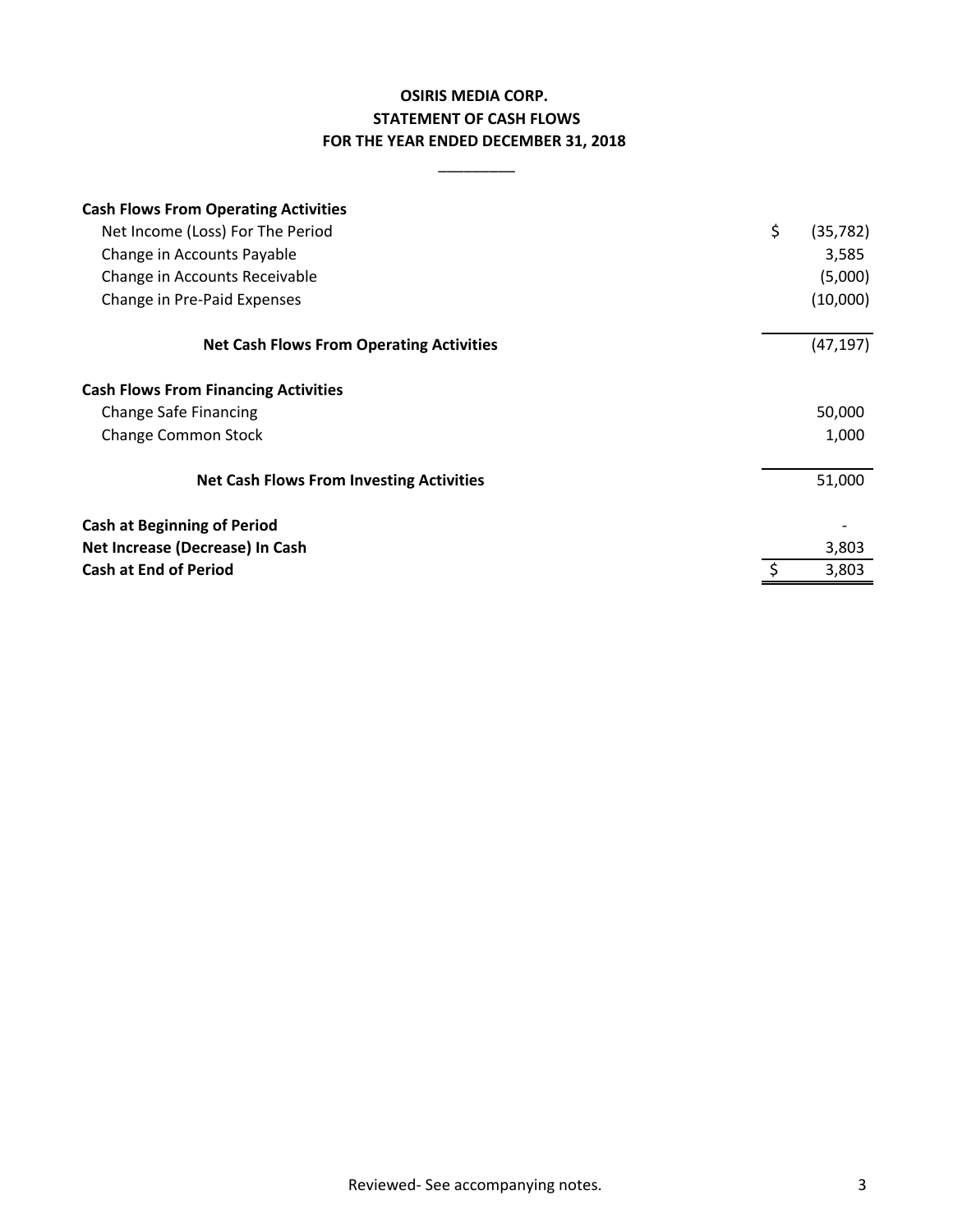# **OSIRIS MEDIA CORP. STATEMENT OF CHANGES IN SHAREHOLDERS' EQUITY FOR THE YEAR ENDED DECEMBER 31, 2018**

 $\overline{\phantom{a}}$  and  $\overline{\phantom{a}}$ 

| <b>Beginning Balance</b>        |           |
|---------------------------------|-----------|
| <b>Issuance of Common Stock</b> | 1,000     |
| <b>Net Income</b>               | (35, 782) |
| <b>Ending Balance</b>           | (34, 782) |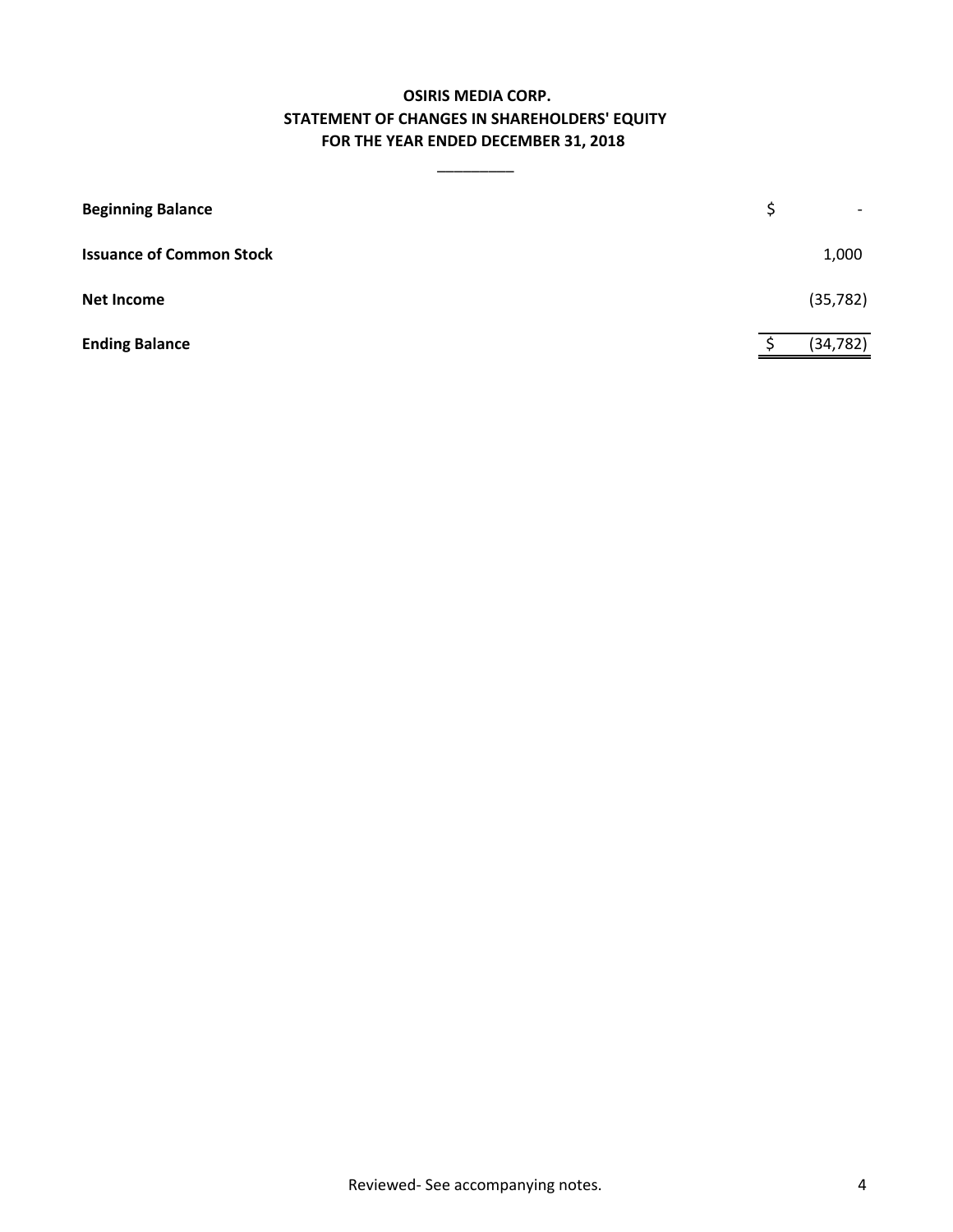## OSIRIS MEDIA CORP. NOTES TO FINANCIAL STATEMENTS (REVIEWED FOR THE YEAR ENDED DECEMBER 31, 2018

## NOTE A‐ ORGANIZATION AND NATURE OF ACTIVITIES

Osiris Media Corp. ("the Company") is a corporation organized under the laws of the State of Delaware. The Company is a media company that produces podcasts.

## NOTE B‐ SUMMARY OF SIGNIFICANT ACCOUNTING POLICIES

#### Basis of Presentation

The accompanying financial statements have been prepared in accordance with accounting principles generally accepted in the United States of America ("US GAAP".

#### Significant Risks and Uncertainties

The Company is subject to customary risks and uncertainties including, but not limited to, dependence on key personnel, costs of services provided by third parties, the need to obtain additional financing, and limited operating history.

#### Use of Estimates

The preparation of financial statements in conformity with GAAP requires management to make estimates and assumptions that affect the reported amounts of assets and liabilities and disclosure of contingent assets and liabilities at the date of the financial statements and the reported amounts of revenues and expenses during the reporting period. Actual results could differ from those estimates.

#### Cash and Cash Equivalents

Cash and cash equivalents include all cash balances, and highly liquid investments with maturities of three months or less when purchased.

#### Revenue

The Company recognizes revenue when persuasive evidence of an arrangement exists, delivery has occurred, or services have been rendered, the fee for the arrangement is fixed or determinable and collectability is reasonably assured.

#### Fixed Assets

The Company capitalizes assets with an expected useful life of one year or more, and an original purchase price of \$1,000 or more. Depreciation is calculated on a straight‐line basis over management's estimate of each asset's useful life.

#### Advertising

The Company records advertising expenses in the year incurred.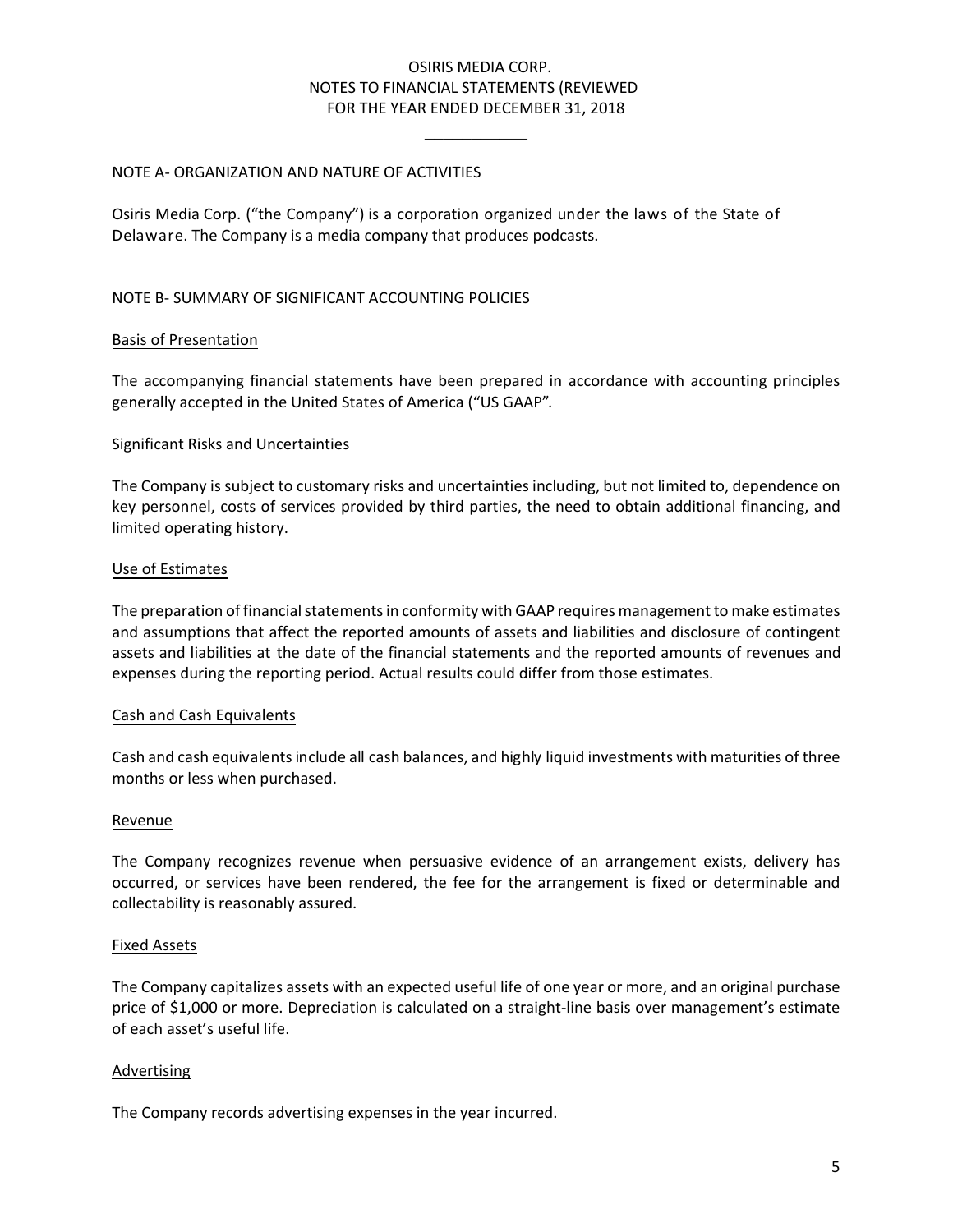## OSIRIS MEDIA CORP. NOTES TO FINANCIAL STATEMENTS (REVIEWED (CONTINUED

#### Related Party Transactions

Thomas Marshall and RJ Bee have revenue share agreements with the Company for advertisement revenue their podcasts earn for the Company. The Company will share 70% of the revenue with these individuals under the agreements. Thomas Marshall and RJ Bee are members of the Company's management team.

## Income Taxes

The Company applies ASC 740 Income Taxes ("ASC 740". Deferred income taxes are recognized for the tax consequences in future years of differences between the tax bases of assets and liabilities and their financial statement reported amounts at each period end, based on enacted tax laws and statutory tax rates applicable to the periods in which the differences are expected to affect taxable income. Valuation allowances are established, when necessary, to reduce deferred tax assets to the amount expected to be realized. The provision for income taxes represents the tax expense for the period, if any and the change during the period in deferred tax assets and liabilities. ASC 740 also provides criteria for the recognition, measurement, presentation and disclosure of uncertain tax positions. A tax benefit from an uncertain position is recognized only if it is "more likely than not" that the position is sustainable upon examination by the relevant taxing authority based on its technical merit.

The Company is subject to tax filing requirements as a corporation in the federal jurisdiction of the United States. The Company sustained a net operating loss during 2018. Net operating losses will be carried forward to reduce taxable income in future years. Due to management's uncertainty as to the timing and valuation of any benefits associated with the net operating loss carryforwards, the Company has elected not to recognize an allowance to account for them in the financial statements. Under current law, net operating losses may be carried forward indefinitely. The Company's federal tax filings for 2018 will remain subject to review by the Internal Revenue Service for three years from the date filed or the original due date, whichever is later.

The Company is subject to franchise filing requirements in the State of Delaware. The Company's tax filings in the State of Delaware for 2018 will remain subject to review by that State for three years from the date filed or the original due date, whichever is later.

#### Recently Adopted Accounting Pronouncements

From time to time, new accounting pronouncements are issued by the Financial Accounting Standards Board, or FASB, or other standard setting bodies and adopted by the Company as of the specified effective date. Unless otherwise discussed, the Company believes that the impact of recently issued standards that are not yet effective will not have a material impact on its financial position or results of operations upon adoption.

In May 2014, the FASB issued ASU, 2014‐09—*Revenue from Contracts with Customers (Topic 606)*, or ASU 2014‐09, and further updated through ASU 2016‐12, or ASU 2016‐12, which amends the existing accounting standards for revenue recognition. ASU 2014‐09 is based on principles that govern the recognition of revenue at an amount to which an entity expects to be entitled to when products are transferred to customers. This guidance is effective for annual reporting periods, and interim periods within those years, beginning after December 15, 2017, for public entities and no later than for annual reporting periods beginning after December 15, 2018, for non‐public entities. The new revenue standard may be applied retrospectively to each prior period presented or retrospectively with the cumulative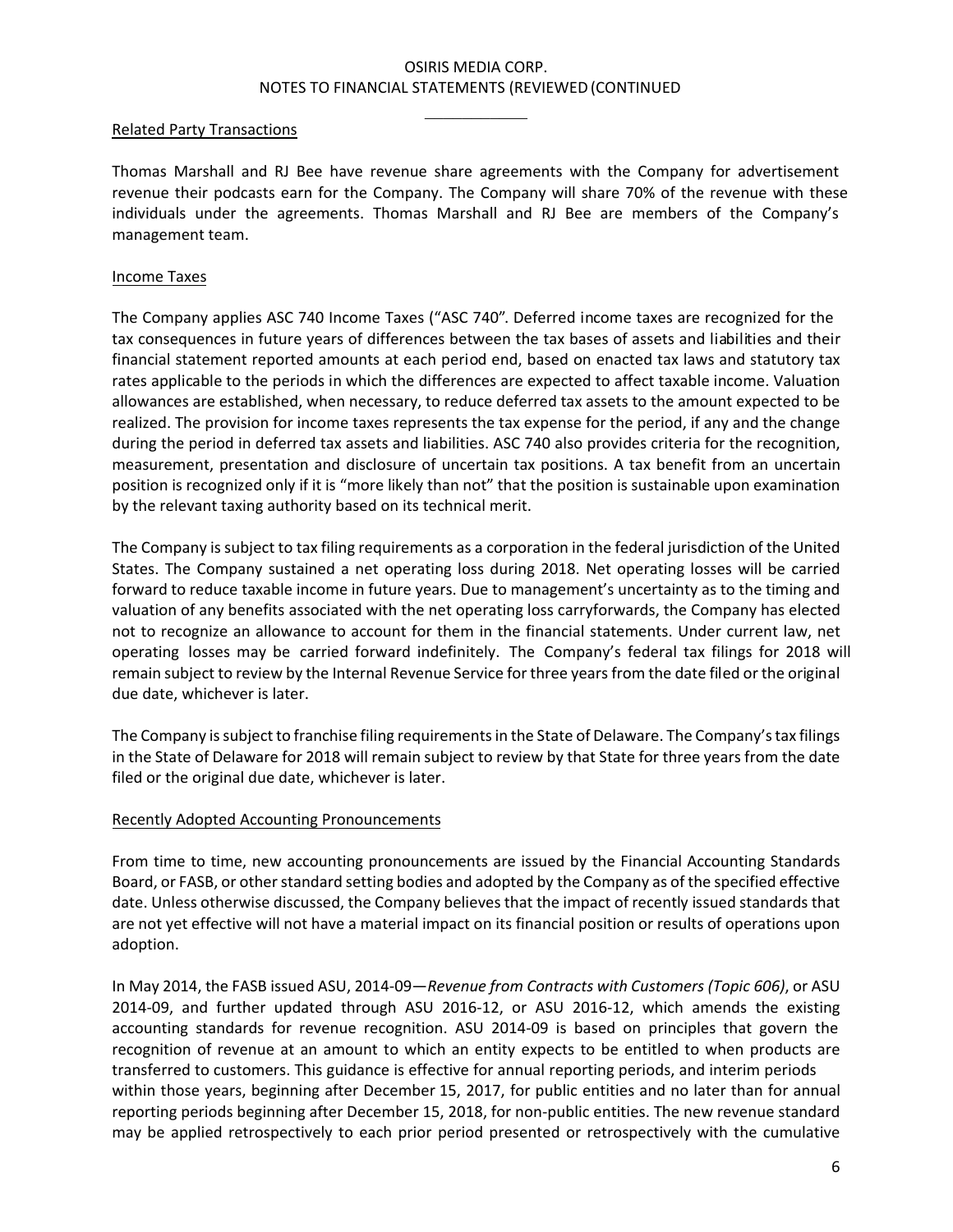#### OSIRIS MEDIA CORP. NOTES TO FINANCIAL STATEMENTS (REVIEWED) (CONTINUED)

effect recognized as of the date of adoption. The adoption of this pronouncement had not material impact on the financial statements.

## NOTE C‐ DEBT

During the year ended December 31, 2018, the Company issued Simple Agreements for Future Equity ("SAFE". The SAFE agreements have no maturity date and bear no interest. The SAFE agreements provide a right to the holder to future equity in the Company in the form of SAFE Preferred Stock. SAFE Preferred Stock are shares of a series of Preferred Stock issued to the investor in an equity financing, having identical rights, privileges, preferences and restrictions as the shares of standard Preferred Stock offered to non‐ holders of SAFE agreements other than with respect to: (i the per share liquidation preference and the conversion price for purposes of price-based anti-dilution protection, which will equal the conversion price; and (ii the basis for any dividend rights, which will be based on the conversion price. The number of shares issued to the holder is determined by either (1 the face value of the SAFE agreement divided by the price per share of the standard preferred stock issued, if the pre-money valuation is less than or equal to the valuation cap; or (2 a number of shares of SAFE Preferred Stock equal to the face value of the SAFE agreement divided by the price per share equal to the valuation cap divided by the total capitalization of the company immediately prior to an equity financing event. Total capitalization of the company includes all shares of capital stock issued and outstanding and outstanding vested and unvested options as if converted.

If there is a liquidity event (as defined in the SAFE agreements, the investor will, at their option, either (i receive a cash payment equal to the face value of the SAFE agreement ("Purchase Amount" or (ii automatically receive from the Company a number of shares of commonstockequal to the Purchase Amount divided by the price per share equal to the valuation cap divided by the Liquidity Capitalization ("Liquidity Price" (as defined in the SAFE agreements. If there are not enough funds to pay the holders of SAFE agreements in full, then all of the Company's available funds will be distributed with equal priority and pro‐rata among the SAFE agreement holders in proportion to their Purchase Amounts and they will automatically receive the number of shares of common stock equal to the remaining unpaid Purchase Amount divided by the Liquidity Price.

If there is a dissolution event (as defined in the SAFE agreements, the Company will pay an amount equal to the Purchase Amount, due and payable to the investor immediately prior to, or concurrent with, the consummation of the dissolution event. The Purchase Amount will be paid prior and in preference to any distribution of any of the assets of the Company to holders of outstanding capital stock. If immediately prior to the consummation of the dissolution event, the assets of the Company legally available for distribution to all SAFE holders, are insufficient to permit the payment to their respective Purchase Amounts, then all of the assets of the Company legally available for distribution will be distributed with equal priority and pro‐rata among the SAFE holders as a single class.

The SAFE agreements will expire and terminate upon either (i the issuance of shares to the investor pursuant to an equity financing event or (ii the payment, or setting aside for payment, of amounts due to the investor pursuant to a liquidity or dissolution event.

As of December 31, 2018, no *SAFE* agreements had been converted into equity, nor had any terminated or expired based on the terms of the agreements.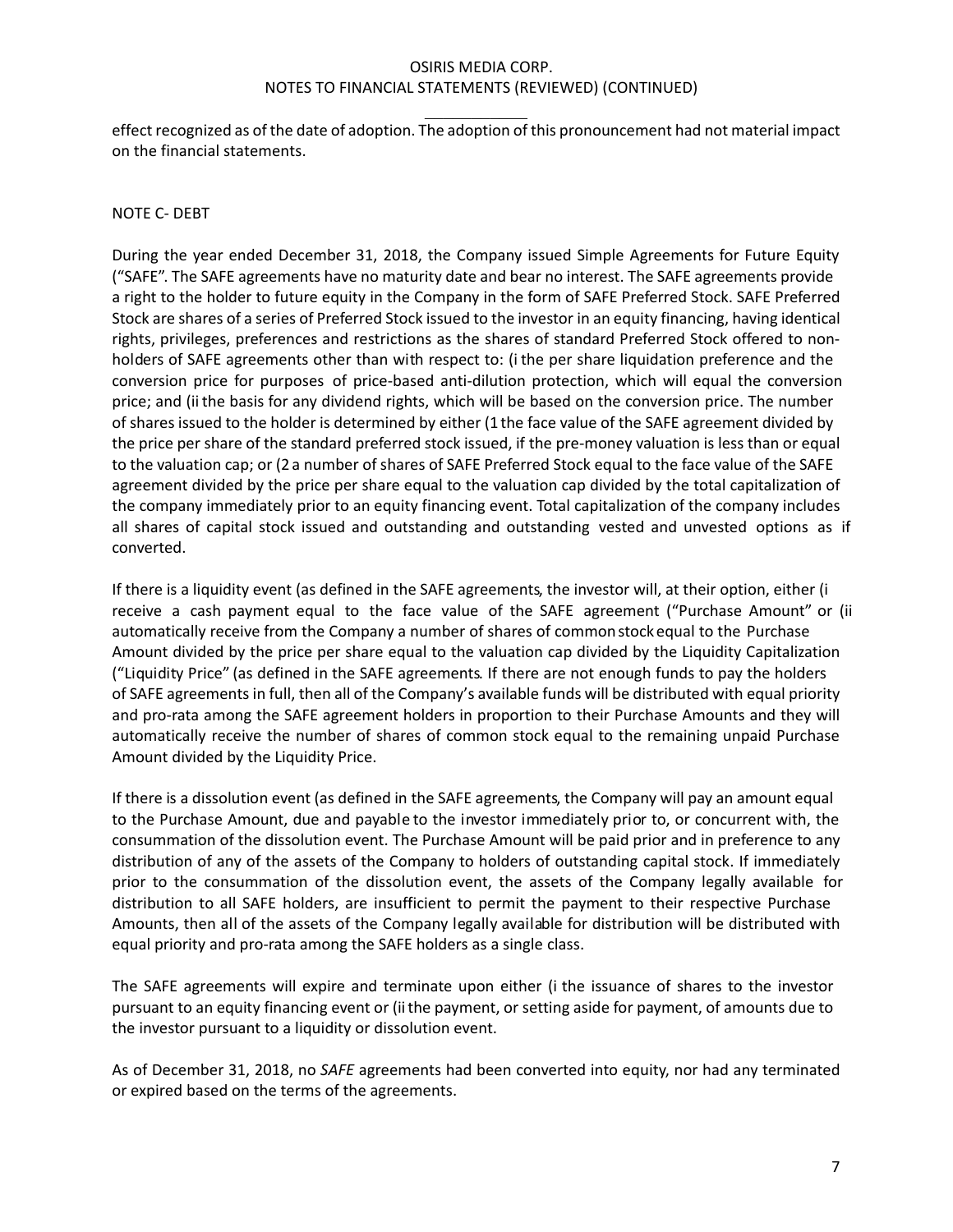## OSIRIS MEDIA CORP. NOTES TO FINANCIAL STATEMENTS (REVIEWED (CONTINUED

As of December 31, 2018, the Company had \$50,000 of SAFE obligations outstanding, with a valuation cap of \$6,000,000.

Upon conversion, the equity will be issued at a discount rate of 30%.

The Company accounts for the SAFE agreements under ASC 480 (Distinguishing Liabilities from Equity, which requires that they be recorded at fair value as of the balance sheet date. Any changes in fair value are to be recorded in the statement of income. The Company has determined that the fair value at the date of issuance, and as of December 31, 2018, are both consistent with the proceeds received at issuance and therefore there is no mark‐to‐market fair value adjustments required or reflected in income for the year ended December 31, 2018.

# NOTE D‐ FAIR VALUE MEASUREMENTS

Fair value is an exit price, representing the price that would be received to sell an asset or paid to transfer a liability in an orderly transaction between market participants based on the highest and best use of the asset or liability. As such, fair value is a market-based measurement that should be determined based on assumptions that market participants would use in pricing an asset or liability. The Company uses valuation techniques to measure fair value that maximize the use of observable inputs and minimize the use of unobservable inputs. These inputs are prioritized as follows:

Level 1 - Observable inputs, such as quoted prices for identical assets or liabilities in active markets; *Level 2* ‐ Inputs, other than the quoted prices in active markets, that are observable either directly or indirectly, such as quoted prices for similar assets or liabilities, or market‐corroborated inputs; and *Level 3* ‐ Unobservable inputs for which there is little or no market data which require the reporting entity to develop its own assumptions about how market participants would price the assets or liabilities.

The valuation techniques that may be used to measure fair value are as follows:

*Market approach* ‐ Uses prices and other relevant information generated by market transactions involving identical or comparable assets or liabilities.

*Income approach* ‐ Uses valuation techniques to convert future amounts to a single present amount based on current market expectations about those future amounts, including present value techniques, option‐ pricing models, and excess earnings method.

*Cost approach* ‐ Based on the amount that currently would be required to replace the service capacity of an asset (replacement cost.

#### NOTE E‐ CONCENTRATIONS OF RISK

Financial instruments that potentially subject the Company to credit risk consist of cash and cash equivalents. The Company places its cash and cash equivalents with a limited number of high‐quality financial institutions and at times may exceed the amount of insurance provided on such deposits.